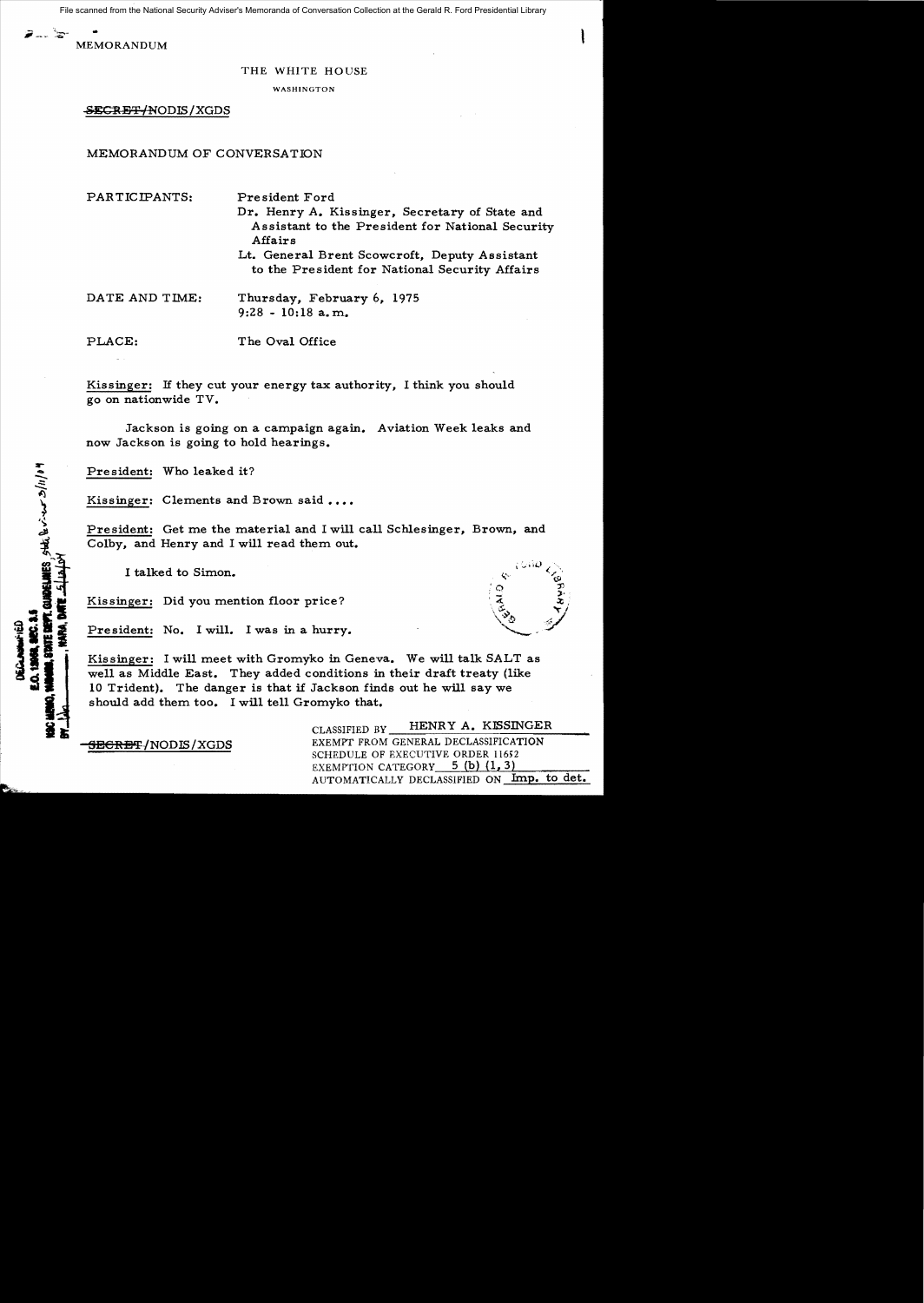## SEGRET/NODIS/XGDS

 $\mathcal{L} \rightarrow \mathcal{L}$ 

Kissinger: Bitsios wants to meet me.

President: How about the Turkish reaction to that?

Kissinger: I think it is manageable. We need to make it harder to be accused of being anti-Greek.

President: I see. And if you refused to meet him, that would get back.

Kissinger: Fascell says there is a story we engineered the OPEC restrictions. We are institutionalizing paranoia.

The Soviet-Egyptian communique demanded an immediate Geneva conference. The Syrian one had a date mentioned in it.

Dinitz was in yesterday. I get the impression he is out of touch.

Passman is trying to trade rice for votes.

President: He voted against us yesterday. He's scared out of his pants -- like Mahon, etc.

Kissinger: I am giving a backgrounder today. I thought I would start· on the record with Turkey.

President: Good. We should also point out the impact on the opium poppy business.

Kissinger: The only one who gains from this is Makarios.

We are heading for disaster in Congress. The potential now for a powerful Speaker makes him a presidential rival. Rule by caucus turns us into a European system. Never in American history has Congressional government led to anything but disaster.

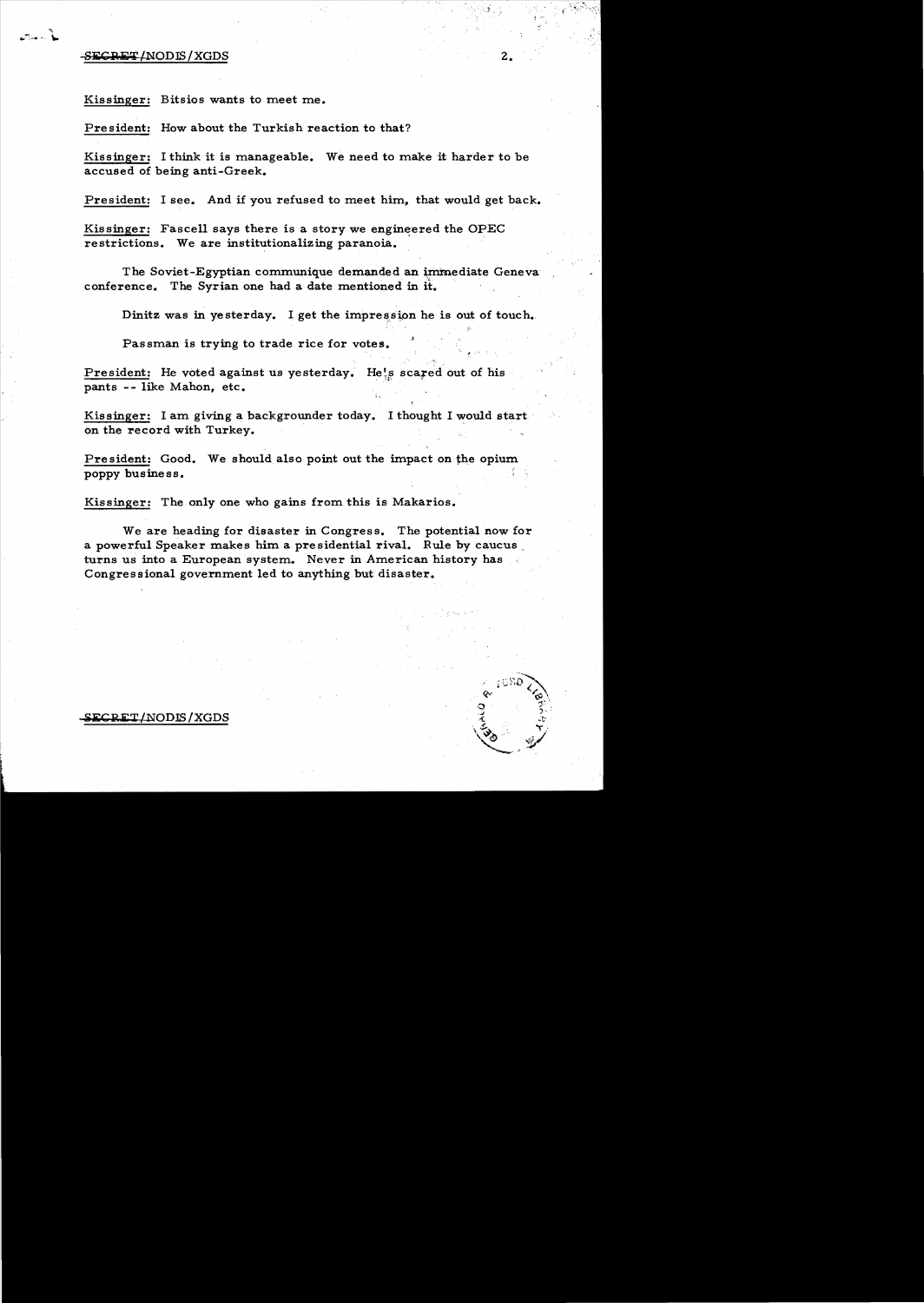PNYT Along + Holmowers Christian Wesk + am others ( maker tron) healing Scc instruction (for protects)  $\frac{P/R}{GFed}$  such the substant  $\frac{1}{q!28\cdot10^{7}}$ \* If they cut you large top arthit strich jou shell go an matinaurile Td. Jackson is going an a cumpagnagair. Amestine<br>Week licher nou Jadam point bot l heurig. K Clements + Browns said K Chamate + Burns sans<br>P Cent vous maturiel + 2 mill cult Schte, Burns I taked to Simon. Deil you inviting flore pine? no. I will - dai a ku I will next co/ Guryho, We will Cathe SANT as K well as ME, They added embities in this dropt trenty (tike 10 Tribut). Danzer is that Jasham find ant he will say un should all tometres. I unil till Gong ko chet. Bitano crossto à met me P How about a T untim to that? K I think it mongedte, als melt not it harden to be accured of bring anti-Guck. P dres, and if you reposed to meet bin, that would fat book, Fascell supthere is a stay we engineed  $\cancel{\mathcal{L}}$ . OPEC restoritoires. We are constitutionalizan paramerica. Sur-é communique au demande mil. Census<br>court : Soymon au haba date : Cetern Dinty use in yesterday. I get in quesion his erateftonik. Passman is top of south trave wire for ents blue motion etc. R Igaing backgrounder today. That I would **DECLASSIFIE** E.O. 12968, SEC. 3.5 NSC MEMO, 11/2498, STATE DEPT. GUIDELINES, state leview 3/11/04  $BY$ - $Mq$ . NARA. DATE  $\frac{1}{\sqrt{2}}/5$